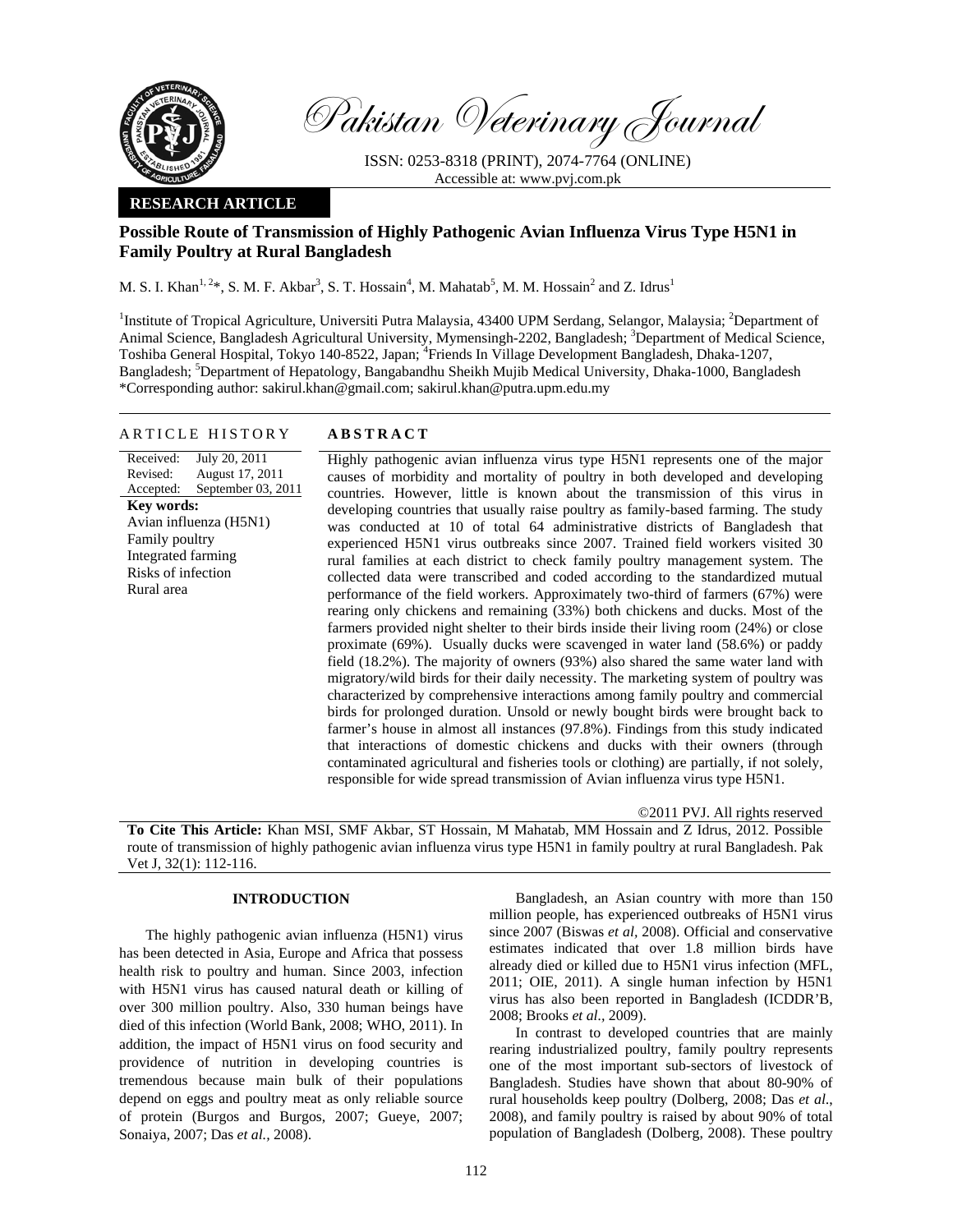contribute the protein need of the country and also represents a sustainable source of income of villagers.

The infection of H5N1 virus has shown the susceptibility of family poultry population of Bangladesh to destruction and distortion in a short span of time. Although the rural poultry handlers are interested to know about possible steps to block transmission of similar outbreaks of infectious diseases, almost no study has been conducted at Bangladesh to address their queries. It is true that studies have been conducted in mainly developed countries about possible blocking of transmission cycle of infections agents (Sims *et al*., 2005; Ellis *et al*., 2006; Khan *et al.,* 2009; Martin *et al.,* 2010; Cecchinato *et al.*, 2011). However, raising of family poultry is endowed with specific features in each developing country on the basis of their socio-economic and cultural heritages.

Therefore, this survey was conducted at 10 of 64 districts of Bangladesh that were mainly affected by H5N1 virus infection since 2007. The salient features of this study were pooled to develop insights about family poultry management systems, particularly those related with transmission of H5N1 virus infection.

## **MATERIALS AND METHODS**

 The study was performed based on qualitative and quantitative survey. We employed ten field workers with basic backgrounds of poultry management and conducted observational survey. These persons were trained about our study objectives; (1) nature of poultry rearing at family levels, (2) interactions of poultry with other birds, (3) close observation of poultry marketing and (4) management of unsold birds.

 The survey was undertaken at 10 of 64 districts of Bangladesh (Fig.1) based on their demographic variations in terms of H5N1 virus outbreaks. In each district, 30 households were randomly selected to observe the family poultry management system and related issues. They also visited at least 5 poultry markets in each district. They discussed with family poultry farmers and took interview to develop insights about family poultry management system at rural Bangladesh. Poultry marketing and livestock-crop mixed cultivation system (rice-duck) were also checked in each district as this have been reported to play an important role in the introducing and spreading of H5N1 virus in some countries (Gilbert *et al*., 2006; 2008; Sims, 2007; Cecchi *et al.*, 2008; Hop and Saatkamp, 2010; Chantong and Kaneene, 2011; Henning *et al*., 2011). The collected information were transcribed and coded according to the standardized mutual performance of the surveyors.

#### **RESULTS**

Table 1 shows the base line information about flock size and purpose of family poultry. Approximately, twothird of farmers (67%) were rearing only chickens and remaining (33%) both chickens and ducks. Depending on the socio economic condition, there was wide variation with regard to the number of birds per family. The flock size ranged from 4 to 23 (average flock size  $10\pm0.28$ ) was observed at the survey areas (Table 1). Among the

farmers, 7%, 12% and 81% were rearing birds for the source of protein, income and income plus protein, respectively.



Fig. 1. Districts (administrative area) of Bangladesh selected for this study. The green circle indicated study area.

**Table 1:** Flock size and purpose of family poultry rearing

|                               | No. of family<br>(Total 300) | ℅    |
|-------------------------------|------------------------------|------|
| Types of birds                |                              |      |
| Chicken                       | <b>201</b>                   | 67.0 |
| Chicken and duck              | 99                           | 33.0 |
| Number of birds               |                              |      |
| $\leq$ 5                      | 21                           | 7.0  |
| $6 - 10$                      | 182                          | 60.7 |
| 11-15                         | 75                           | 25.0 |
| $\geq$ 16                     | 22                           | 7.3  |
| Purpose of rearing            |                              |      |
| Income                        | 36                           | 12   |
| Source of protein             | 21                           | 7    |
| Income plus source of protein | 243                          | 81   |

The family members of rural farmers shared their bed room with the poultry. At night, the poultry were kept in a cage and put under their bed (24%) or an attachment (69%) where there was no biosecurity. This practice was observed in most of the farmer houses (93%) (Table 2). Some times, chickens and ducks were kept in the same cage. In others, there may be separate cages for chickens and ducks. Approximately three-quarters of farmers provided food to their birds on a daily basis that occurred inside the room or on verandas (Table 2).

During feeding of birds, no discrimination was made between healthy and sick birds. Most of the farmers (93.7%) gave food to them together. Usually, the children took part in poultry feeding. Also, the birds took food from the plates of the children at different times.

A large number of rural farmers (about 90%) were also using their living room for hatching of eggs. They sporadically put eggs under broody chickens or ducks and used them as hatcheries. Checking of hatching eggs and physical examination, feeding, cleaning droppings of broody birds occurred at unhygienic condition with no hand wash practices.

During day time, the chickens moved freely in the homestead areas of the farmers and nearby crop lands.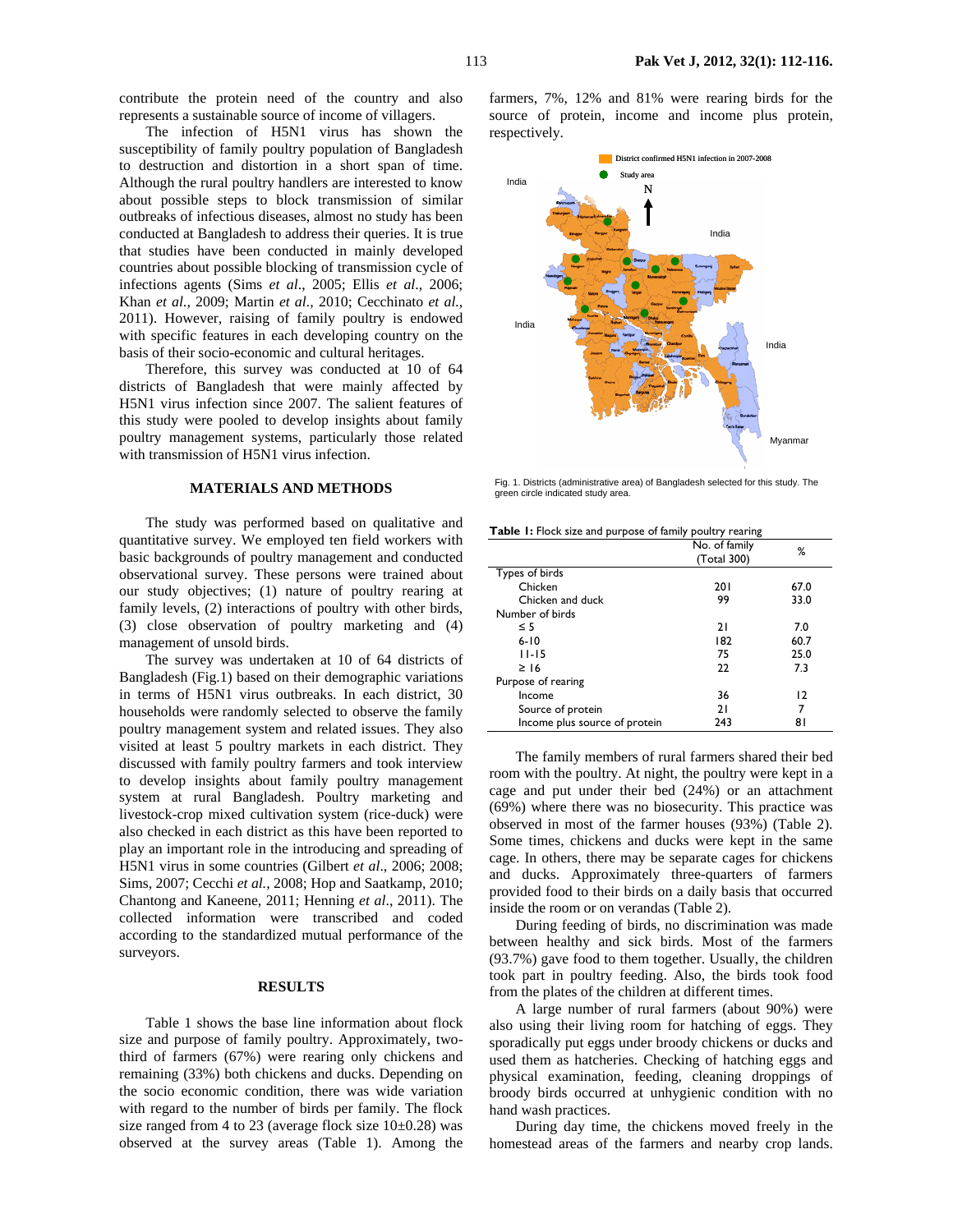About 58.6% of farmers thought their ducks were mainly scavenging in the nearby ponds, rivers, lakes or other low lying areas of rural Bangladesh. Many migratory birds come to these areas in the winter season and about 15% farmers thought that there interactions among their ducks with migratory ones (Table 2 and 4). In addition, the rural farmers and their family members (92.3%) including female and children also used these watery areas for fishing, bathing, bathing of other domestic animals or other agricultural/aquacultural activities. Thus, rural life style favored an intimate contact among poultry, human and migratory birds. Another potential important place of interaction between chickens, domestic ducks and migratory birds was provided by mixed farming like chicken-duck-rice production system. About 18% farmers were practicing this farming system to allow the ducks to move freely in rice fields as pest controller (Table 2).

In the market, live birds were sold at minimal hygienic condition. The family poultry were put in close proximity of birds from commercial farms. The unsold or newly bought birds were brought back to framer's house or commercial farms at all instances (97.8%). It is a natural practice at rural Bangladesh to slaughter healthy or sick poultry and migratory/wild birds at their home with minimal hygienic condition within close proximity to the other birds and family members (Table 3). After the bird's throat is slit, it thrashes and its blood sprinkles all over the courtyard. The blood is not washed away, nor are the remains of the bird properly disposed off. Instead, almost all farmers (98%) were thrown away the uneatable portions of the birds to open place where wild birds, other poultry, dogs or cats may eat or children play with it.

#### **DISCUSSION**

Due to wide-spread outbreaks of H5N1 virus in early  $21<sup>st</sup>$  century, some countries have banned family poultry farming to reduce infection (BBC News, 2007). However, considering the economical and social structures of comparatively improvised people of resource-restricted countries, it seems that this option would not contribute to prevent and control of avian influenza in Bangladesh. Rather, the effect may be counterproductive. On the contrary, attention should be given to find out ways and means to restrict or block infection of family poultry by H5N1 virus infection. In fact, public health approach to materialize this has not been well explored.

To draw a possible road map to block future infection of family poultry population by H5N1 virus or other similar infectious agent, it is needed to develop insights about ongoing practices of family poultry management at rural area. This study revealed that risks of H5N1 virus infection may increases at family poultry due to environmental, agro-ecological, physical, social and cultural factors. Avian influenza virus mostly spreads by direct contact with infected birds or contaminated feces, feeds, water, equipment, and clothing. Proper maintaining of bio-security measures at family poultry production level might be useful for stopping the spread of viruses. However, results from this study indicated that biosecurity, in its true sense, is neither possible nor feasible in almost all branches of family poultry production in Bangladesh.

114 **Pak Vet J, 2012, 32(1): 112-116.**

We assume that migratory birds might be responsible to initial introduction of H5N1 virus into Bangladesh because the H5N1 virus isolates from domestic chicken

**Table 2:** General management of family poultry

|                                                                       | No. of family | ℅    |
|-----------------------------------------------------------------------|---------------|------|
|                                                                       | (Total 300)   |      |
| Place of night shelter                                                |               |      |
| Inside the owner's living room                                        | 72            | 24.0 |
| Close proximate to owner living room<br>with no or minimal attachment | 207           | 69.0 |
| Separate place from owner house                                       | 21            | 7.0  |
| Times to provide foods                                                |               |      |
| One time per day                                                      | 197           | 65.7 |
| Two times per day                                                     | 21            | 7.0  |
| Not regularly                                                         | 82            | 27.3 |
| Feeding systems                                                       |               |      |
| Provide feed separately to healthy and sick<br>birds                  | 19            | 6.3  |
| Provide feed together to healthy and sick<br>birds                    | 281           | 93.7 |
| Chicken scavenging system                                             |               |      |
| Scavenge around homestead area                                        | 132           | 44.0 |
| Scavenge around homestead area and<br>nearby crop fields              | 168           | 56.0 |
| Duck scavenging system (out of 99 farmers)                            |               |      |
| Scavenge around homestead area                                        | 0             | 0.0  |
| Scavenge around homestead area and<br>nearby crop fields              | 8             | 8.1  |
| Scavenge nearby ponds, river and wet land<br>area                     | 58            | 58.6 |
| Scavenge paddy field as weed and pest<br>controller                   | 18            | 18.2 |
| Scavenge long distance and interact with<br>migratory birds           | 15            | 15.1 |

**Table 3:** Poultry marketing and slaughtering systems

|                                             | No. of family<br>(Total 300) | %    |
|---------------------------------------------|------------------------------|------|
| Live bird marketing system                  |                              |      |
| Marketing at home                           | 21                           | 7.0  |
| Marketing at local market within vicinity   | 279                          | 93.0 |
| Unsold or newly bought poultry are back to  | 293                          | 97.8 |
| home and keep in same box/sheds with other  |                              |      |
| birds                                       |                              |      |
| Place to slaughter                          |                              |      |
| In side home                                | 253                          | 84.3 |
| Outside home                                | 47                           | 15.7 |
| Method to dispose of feathers and uneatable |                              |      |
| portion after slaughtering                  |                              |      |
| <b>Buried in soil</b>                       | 5                            | 1.7  |
| Through to home garden                      | 136                          | 45.3 |
| Through to open pit                         | 103                          | 34.3 |
| Through to nearby pond                      | 56                           | 18.7 |

|                                                                                                                               | No. of family<br>(Total 300) | %    |
|-------------------------------------------------------------------------------------------------------------------------------|------------------------------|------|
| Have you seen the domestic ducks shared the                                                                                   |                              |      |
| same water land with migratory/wild birds                                                                                     |                              |      |
| Yes                                                                                                                           | 47                           | 15.7 |
| No                                                                                                                            | 253                          | 84.3 |
| You or any of your family members shared the<br>same water land with migratory birds for bathing,<br>washing cloth or fishing |                              |      |
| Yes                                                                                                                           | 277                          | 92.3 |
| No                                                                                                                            | 23                           | 77   |
| You or any of your family members catch the<br>migratory birds for eating or entertainment                                    |                              |      |
| Yes                                                                                                                           | 13                           | 4.3  |
| No                                                                                                                            | 287                          | 95.7 |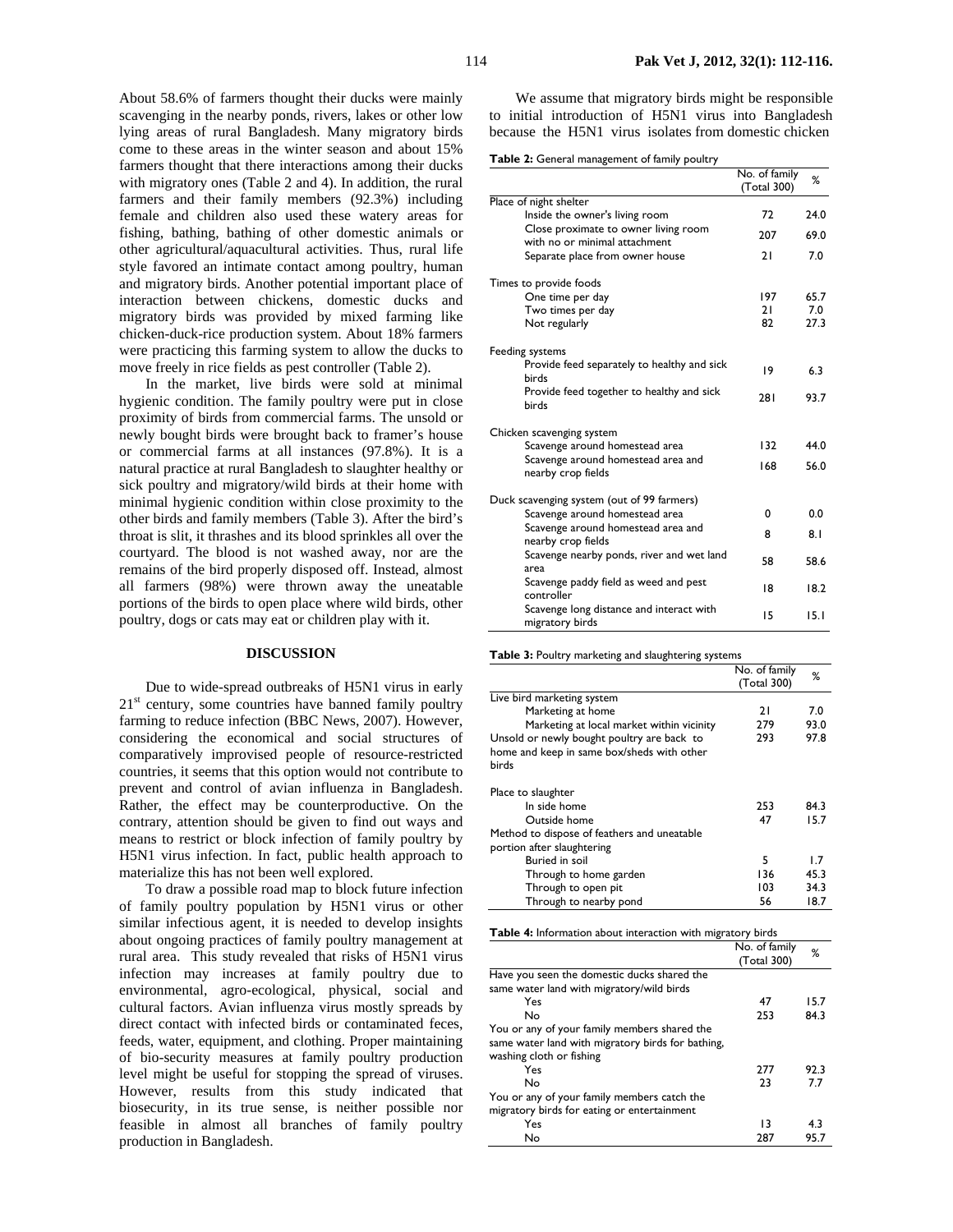are close to those from Mongolia and Russia (Biswas *et al.,* 2008). In fact, birds from Russia and Mongolia migrate to Bangladesh in winter season (Dolberg, 2008). Indeed, Bangladesh does not have any direct poultry trade with these countries; indicating that virus from migratory birds transmitted to poultry population of Bangladesh.

Above assumption was supported by the data from this study. More than 90% of rural poultry owners visited the same scavenging place of migratory/wild birds for their daily necessity (Table 4). About 18% farmers thought that their domestic ducks also have interaction with migratory birds either in watery area or paddy field (Table 2). These people and ducks share the living room or close proximate with no or minimal attachment with chickens indicating that either family members (especially when agricultural and fisheries tools or clothing are contaminated) or domestic ducks introduce viruses from migratory birds to farmers house. Subsequently, the virus may be transmitted to chicken, as they have very close and frequent interaction. Actually, special indication to free scavenging domestic ducks because they were infected with avian influenza virus and showed few clinical signs of the disease (Hulse *et al*., 2005) but capable to shedding appreciable amounts of virus (Gilbert *et al*., 2006; 2008; Henning *et al*., 2011).

The prevailing marketing system of poultry might also be responsible for transmission of viruses. This system is characterized by comprehensive interactions among birds (chicken and ducks) for prolonged duration and unsold or newly bought birds were returned to farmer's house at all instances (97.8%). Moreover, the usual process of slaughtering healthy or sick birds was unhygienic that mostly practiced inside the residence (84.3%).

Findings from this study suggested that the viral circulation into poultry population might be facilitated by the interactions of the integrated agriculture which relies in the integration of farmer-livestock-fisheries-crop production in the presence of domestic ducks scavenging with migratory birds and by the connections with the livebird marketing and home slaughtering at minimal hygienic condition. Thus, it is predicted that poultry and people might be easily infected by each others due to inadequate knowledge, awareness and information of rural farmers about zoonosis.

However, there are some limitations of this study. We could not show a direct evidence to support that domestic ducks or other animals as well as the members of famer's family transmitted the viruses from migratory birds to poultry population at Bangladesh by analyzing the viral genome. In fact, this observational study was planned to provide insights about importance of public health measures to control future H5N1 virus infection in poultry. If the rural farmers are provided with adequate knowledge about natural reservoir of viruses as well as danger of infection to their poultry, the present biosecurity condition may be improved. Another notable factor is to develop legal measure to block return of unsold poultry from markets. A stock pile of poultry reservoir may be developed at each market or designated market to preserve the unsold poultry. These unsold poultry may be sold in another day by a cooperative society. On the other

word, the poultry can be bought by a marketing society on a daily basis to block return of unsold poultry.

In conclusion, this observation study, although far from drawing a conclusive conclusion, represents one of the first approaches to develop insights about rural farmer-based poultry development at Bangladesh. Some of these features may be shared by other developing countries. Analyses of this study may unveil a method to protect poultry from H5N1 virus infection.

#### **REFERENCES**

- BBC NEWS, 2007. Backyard poultry ban in Jakarta. http://news.bbc.co.uk/2/hi/asia-pacific/6269941.stm. Accessed on August 14, 2011.
- Biswas PK, JP Christensen, SS Ahmed, H Barua, A Das, MH Rahman, M Giasuddin, AS Hannan, MA Habib, A Ahad, AS Rahman, R Faruque and NC Debnath, 2008. Avian influenza outbreaks in chickens, Bangladesh. Emerg Infect Dis, 14: 1909-1912.
- Brooks WA, AS Alamgir, R Sultana, MS Islam, M Rahman, AM Fry, B Shu, S Lindstrom, K Nahar, D Goswami, MS Haider, S Nahar, E Butler, K Hancock, RO Donis, CT Davis, RU Zaman, SP Luby, TM Uyeki and M Rahman, 2009. Avian influenza virus A (H5N1), detected through routine surveillance, in child, Bangladesh. Emerg Infect Dis, 15: 1311-1313.
- Burgos S and SA Burgos, 2007. Avian influenza outbreaks in southeast asia affects prices, markets and trade: A short case study. Int J Poult Sci, 6: 1006-1009.
- Cecchi G, A Ilemobade, Y Le Brun, L Hogerwerf and J Slingenbergh, 2008. Agro-ecological features of the introduction and spread of the highly pathogenic avian influenza (HPAI) H5N1 in northern Nigeria. Geospat Health, 3: 7-16.
- Cecchinato M, A Comin, L Bonfanti, C Terregino, I Monne, M Lorenzetto and S Marangona, 2011. Epidemiology and control of low pathogenicity avian influenza infections in rural poultry in Italy. Avian Dis, 55: 13-20.
- Chantong W and JB Kaneene, 2011. Poultry raising systems and highly pathogenic avian influenza outbreaks in Thailand: the situation, associations, and impacts. Southeast Asian J Trop Med Public Health, 42: 596-608.
- Das SC, SD Chowdhury, MA Khatun, M Nishibori, N Isobe and Y Yoshimura, 2008. Poultry production profile and expected future projection in Bangladesh. Worlds Poult Sci J, 64: 99-118.
- Dolberg F, 2008. Poultry sector country review: Bangladesh. FAO Animal Production and Health Division. ftp://ftp.fao.org/docrep /fao/011/ai319e/ai319e00.pdf. Accessed on August 14, 2011.
- Ellis TM, LD Sims, HK Wong, CW Wong, KC Dyrting, KW Chow, C Leung and JS Peiris, 2006. Use of avian influenza vaccination in Hong Kong. Dev Biol (Basel), 124: 133-143.
- Gilbert M, X Xiao, DU Pfeiffer, M Epprecht, S Boles, C Czarnecki, P Chaitaweesub, W Kalpravidh, PQ Minh, MJ Otte, V Martin and J Slingenbergh, 2008. Mapping H5N1 highly pathogenic avian influenza risk in Southeast Asia. Proc Natl Acad Sci USA, 105: 4769-4774.
- Gilbert M, T Chaitaweesub, T Parakamawongsa, S Premashthira, T Tiensin, W Kalpravidh, H Wagner and J Slingenbergh, 2006. Freegrazing ducks and highly pathogenic avian influenza Thailand. Emerg Infect Dis, 12: 227-234.
- Gueye EF, 2007. Evaluation of the impact of HPAI on family poultry production in Africa. Worlds Poult Sci J, 63: 391-400.
- Henning J, KA Henning, JM Morton, NT Long, NT Ha, T Vu le, PP Vu, DM Hoa and J Meers, 2011. Highly pathogenic avian influenza (H5N1) in ducks and in-contact chickens in backyard and smallholder commercial duck farms in Viet Nam. Prev Vet Med, 101: 229-240.
- Hop GE and HW Saatkamp, 2010. A PathWayDiagram for introduction and prevention of avian influenza: Application to the Dutch poultry sector. Prev Vet Med, 97: 270-273.
- Hulse-Post DJ, KM Sturm-Ramirez, J Humberd, P Seiler, EA Govorkova, S Krauss, C Scholtissek, P Puthavathana, C Buranathai, TD Nguyen, HT Long, TS Naipospos, H Chen, TM Ellis, Y Guan, JS Peiris and RG Webster, 2005. Role of domestic ducks in the propagation and biological evolution of highly pathogenic H5N1 influenza viruses in Asia. Proc Natl Acad Sci USA, 102: 10682- 10687.